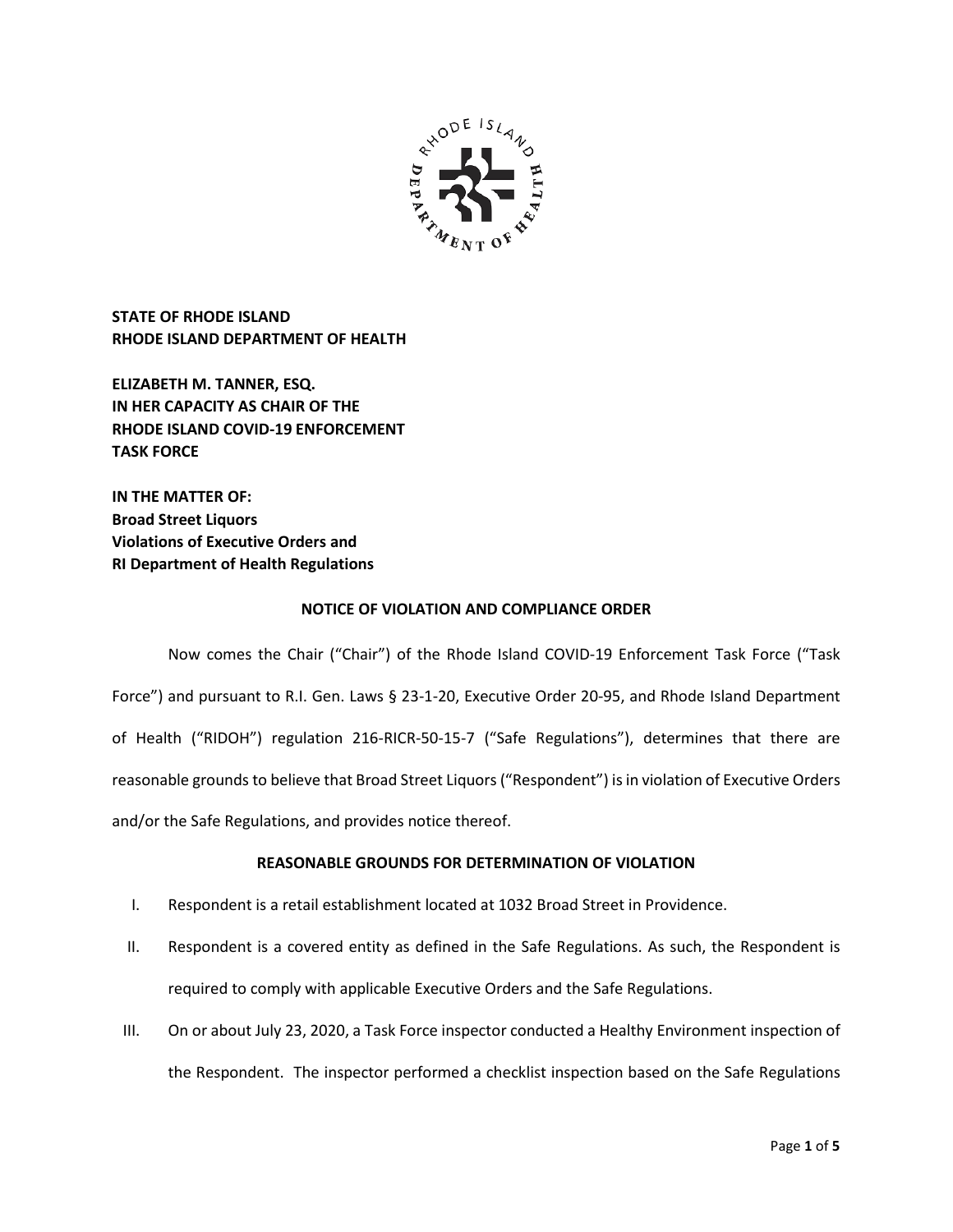and determined that Respondent scored a 3/11 for overall requirements. After the inspection, the inspector provided information and resources to the Respondent to help it achieve full compliance. This included a recommendation to the Respondent on how to access www.ReopeningRI.com and the relevant websites for the Executive Orders, rules, regulations, and guidance. The Respondent was also advised that an inspector would conduct a reinspection in the near future.

- IV. On or about November 8, 2020, the same Task Force inspector conducted a reinspection of the Respondent. The inspector again performed a checklist inspection based on the Safe Regulations and determined that the Respondent scored a 6/11 for overall requirements.
- V. Therefore, as a result of the Respondent's continued failure to comply with applicable Executive Orders and the Safe Regulations, and in the absence of any other information to rebut the allegations above, RIDOH has drawn the conclusion that the above allegations are true, and the Respondent is not in compliance with applicable Executive Orders and/or the Safe Regulations.

### **ALLEGED VIOLATIONS**

The following alleged violations stem from the November 8, 2020 reinspection.

- I. Respondent is in violation of Section 7.4.1(A)(1) of the Safe Regulations, which requires each covered entity to develop, maintain, and ensure compliance with a written plan for the safe operation of the establishment. Upon request, Respondent could not produce a written plan.
- II. Respondent is in violation of Section 7.4.1(A)(1)(a) of the Safe Regulations, which requires establishments to ensure compliance with a plan that includes procedures relative to, among other things, physical distancing at all times, to the extent feasible, and additional measures to be taken in high traffic, communal, or other areas where physical distancing is not feasible. As stated, above, Respondent could not produce the required plan and the inspector observed that there were no measures in place to ensure that physical distancing was maintained.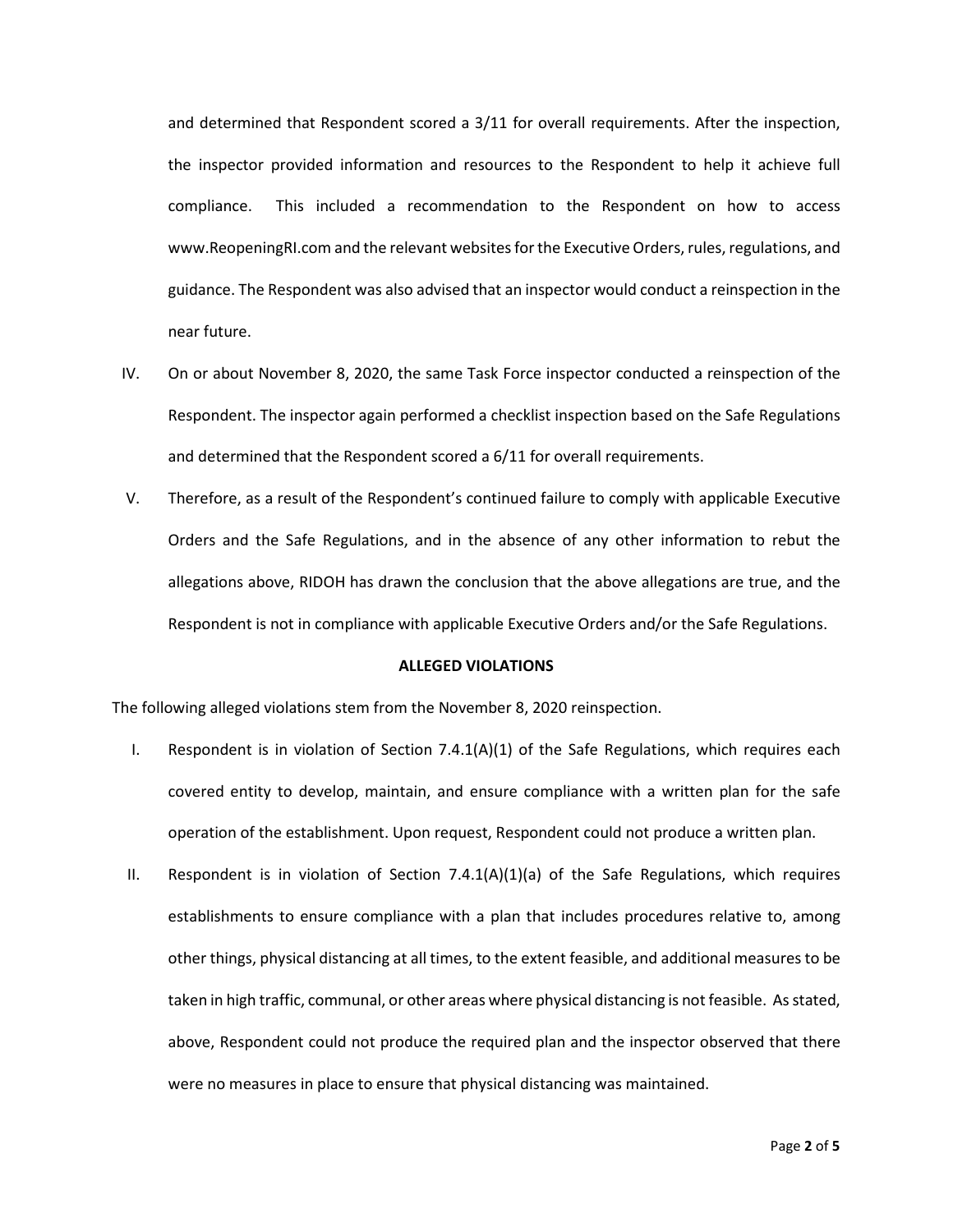- III. Respondent is in violation of Section  $7.4.1(A)(4)$  of the Safe Regulations, which requires each covered entity to ensure the placement of posters or signs at entry to its establishments educating any individual at the establishment concerning entry screening, required physical distancing, use of cloth face coverings, and other subjects as provided in guidance issued by RIDOH. The inspector observed that the only required information which was posted at the entry to the establishment concerned the requirement to wear a cloth face covering. Because no other required information was posted, the inspector concluded, therefore, that the Respondent failed to ensure the placement of required posters.
- IV. Respondent is in violation of Sections 7.4.1(A)(6) & (7) of the Safe Regulations, which require each covered entity to ensure the performance of environmental cleaning of its establishments once per day and to maintain records documenting such environmental cleaning. Upon request, the Respondent could not produce the required records.
- V. Respondent is in violation of Section 7.4.1(A)(2) of the Safe Regulations, which requires each covered entity to implement and ensure compliance with screening of all individuals entering its establishment(s) at any time for any reason. Upon inquiry, the Respondent admitted that it did not conduct entry screening. The inspector observed several customers enter the store, none of which were screened by the Respondent. In addition, there were no posters visible at or near the entrance concerning entry screening.
- VI. Respondent is in violation of Section 7.4.1(A)(8) of the Safe Regulations, which requires all covered entities to maintain an employee work log that identifies the full name, phone number, and the date and time of all shifts worked by each employee. This work log must be maintained for at least thirty (30) days. Upon request, Respondent could not produce an employee work log.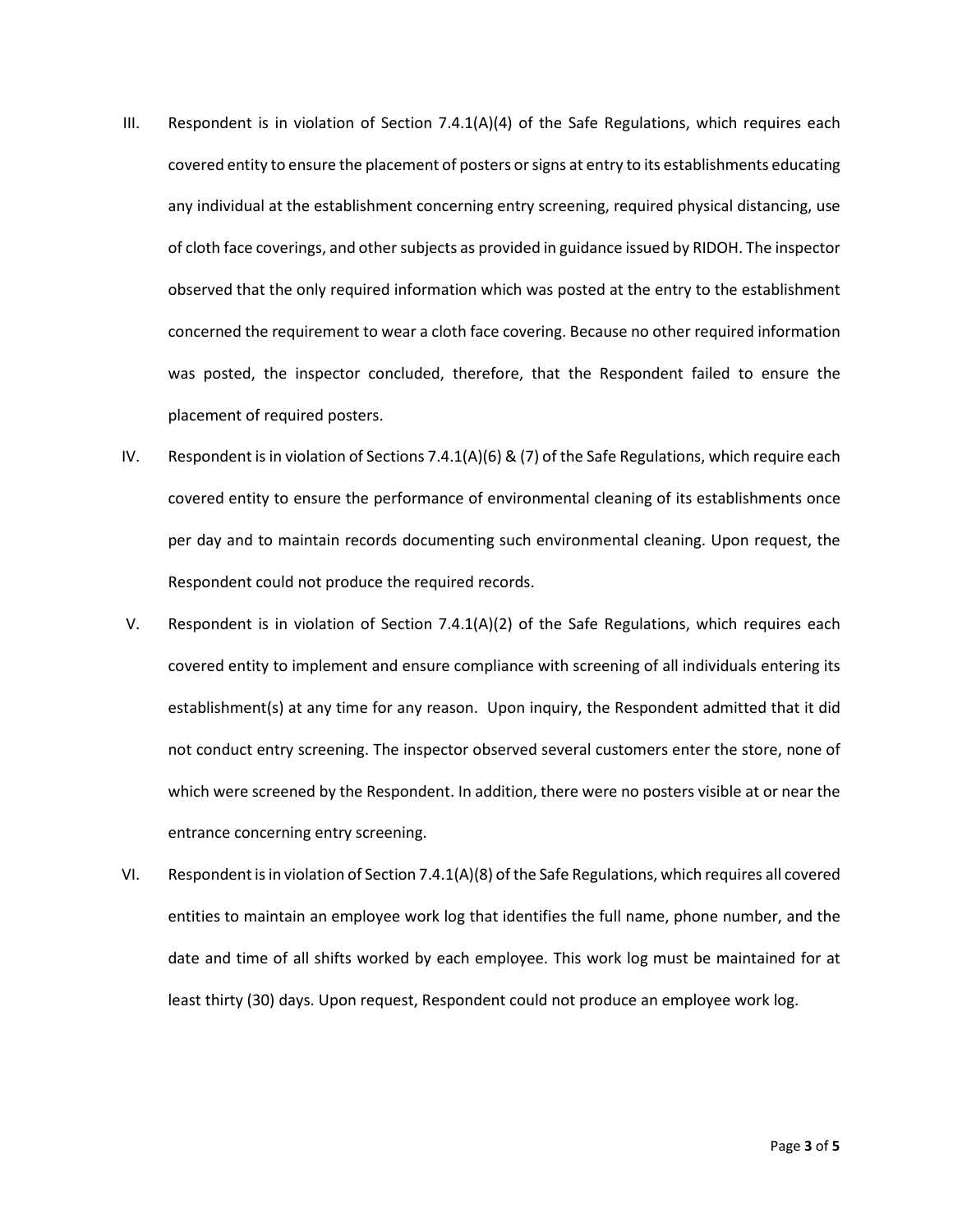#### **ORDER**

It is hereby ORDERED, that on or before the tenth (10<sup>th</sup>) day from service of this Notice of Violation and Compliance Order, Respondent shall remedy the above cited violations and come into full compliance with applicable Executive Orders and Regulations, by fulfilling the conditions as set forth below:

- I. Respondent shall develop, maintain, and ensure compliance with a written plan for the safe operation of the establishment.
- II. Respondent shall ensure compliance with its plan for safe operation, required pursuant to Section 7.4.1(A)(1) of the Safe Regulations, including compliance with, among other things, procedures consistent with the Safe Regulations relative to physical distancing at all times, to the extent feasible, and additional measures to be taken in high traffic, communal, or other areas where physical distancing is not feasible.
- III. Respondent shall ensure the placement of posters or signs at entry to its establishment educating any individual at the establishment concerning entry screening, required physical distancing, use of cloth face coverings, and other subjects as provided in guidance issued by RIDOH.
- IV. Respondent shall ensure the performance of environmental cleaning of its establishment once per day and maintain records documenting such environmental cleaning.
- V. Respondent shall implement and ensure compliance with screening of all individuals entering its establishment(s) at any time for any reason.
- VI. Respondent shall maintain an employee work log that identifies the full name, phone number, and the date and time of all shifts worked by each employee. This work log must be maintained for at least thirty (30) days.

**Failure to comply with this ORDER may result in the imposition of civil fines, the issuance of an immediate compliance order, and/or any other action authorized by regulation, the Act, or other applicable law.**